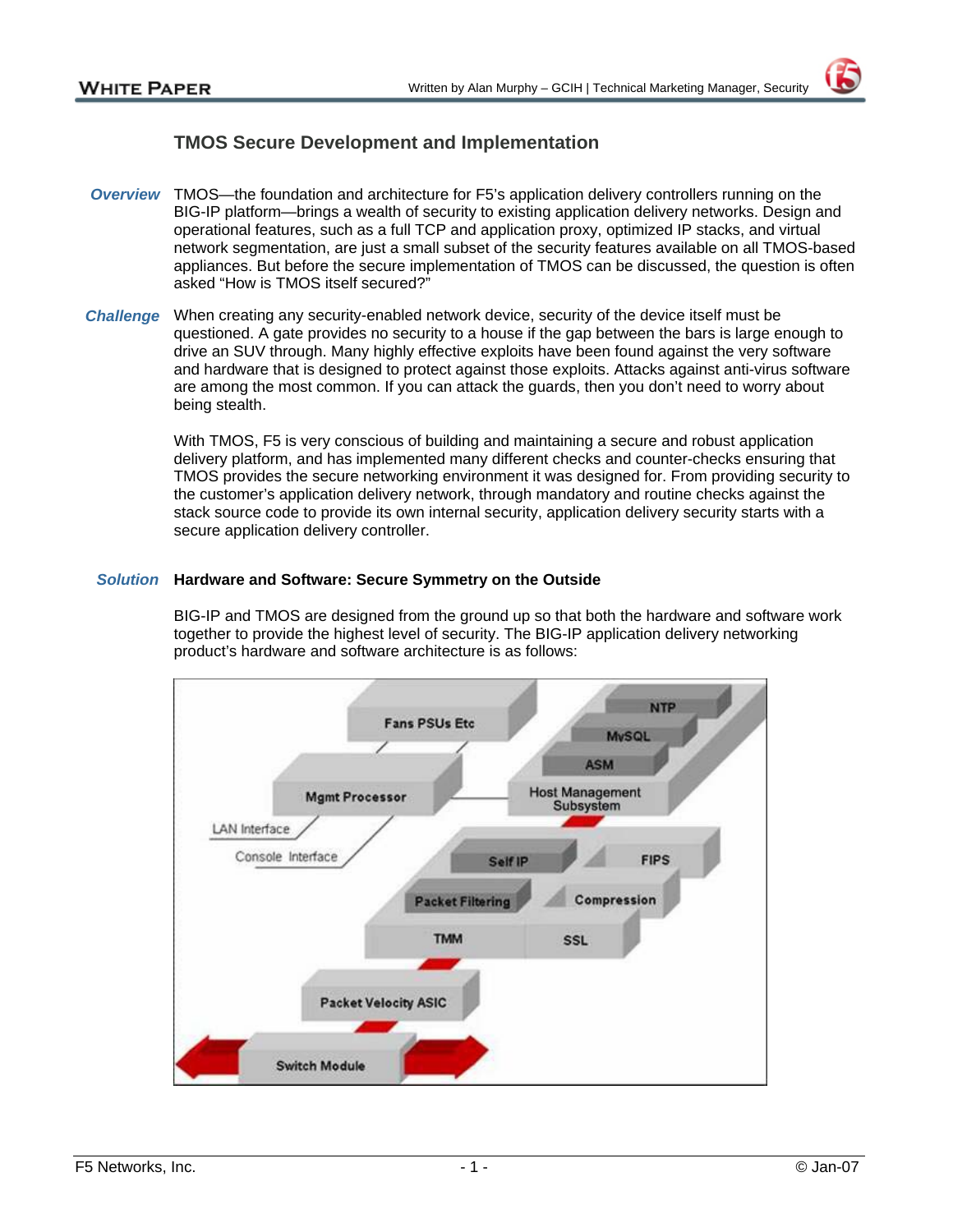The Switch Module, where all application delivery traffic enters and exits, connects to the PVA (Packet Velocity ASIC), F5's custom-engineered L4 load balancing ASIC switching fabric. Traffic that can be handled within the PVA never goes any further; at this step, all packet and connection management occurs at the hardware level by the PVA through the Switch Module. Traffic enters through the switch into the PVA, where the appropriate logic and transformations are applied before the traffic is sent back out through the Switch Module. Generically speaking, this is typically referred to as the fastL4 profile.

For traffic and which is not handled by the PVA, it is simply passed through the PVA onto the next layer, which is F5's primary traffic management processing system called TMM (Traffic Management Microkernel). TMM handles all of BIG-IP's local traffic functionality such as intelligent load balancing, compression, SSL, iRules, packet filters, etc. (with the exception of L4-only load balancing, which can be handled in either the PVA or TMM). The TMM can manage traffic using several optional hardware acceleration modules such as SSL, FIPS, and Compression and has entirely dedicated hardware. TMM is also responsible for delivering traffic to the Host Management subsystem as necessary for products such as BIG-IP Global Traffic Manager (GTM).

### **Traffic Management Subsystems**

In addition to TMM, BIG-IP incorporates multiple subsystems for various traffic management tasks, each with their respective areas of expertise. Two of these subsystems are the Host Management subsystem and the SCCP subsystem.

The Host Management subsystem is responsible for the BIG-IP system's management processes. This includes SSH for secure command-line access, an HTTPS web server for secure Web GUI access, SNMP, NTP, and a variety of other management services. Other functions handled in the Host Management subsystem are health checks, configuration management, and logging. Some software modules, such as GTM, are also hosted on the Host Management system. These modules are tightly integrated with the TMM so as to provide accelerated performance and complementary functionality; however, it is important to note that TMM and the Host Management subsystem traffic management are two completely different systems, each with their own uniquely implemented kernels, user environments, and network protocol stacks.

Connected to the Host Management subsystem is the Management Processor (SCCP – Switch Card Control Processor). This is another dedicated system-within-a-system that provides "lights out" management and other supporting functions for the TMM, such as managing the L2 switch and over-the-network re-installation.

BIG-IP employs two network connection entry points; one is the Switch Module (the Ethernet ports on the front of the unit for application delivery traffic), the other being the LAN Interface which connects to the Management Processor. Each of these entry points can potentially provide access to administrative services on the Host Management subsystem. As discussed above, the TMM is in the path between the Switch Module and the HMS, so TMM is an enforcement point which can limit network and application access to the HMS. For example, TMM can limit which ports are seen as "open" on each administrative IP address (Self IP), regardless of what may actually be open on the HMS. Furthermore, TMM has a full packet filter engine that can be used to limit access to HMS in a very granular way. By default, BIG-IP is configured to allow a few default services such as SSH and HTTPS on the switch module's internal VLAN and management interface, and is configured to allow no access via the external VLAN.

The main entry point to access any part of BIG-IP is the Switch Module, and access through the switch can be controlled by TMM in a highly granular manner. Please note that access through the Management Port is considered trusted, and no access controls can be applied; this is an important consideration when designing BIG-IP into your network. If you have a trusted and secure management-only network, this is where the Management Port would be connected. If you do not have a trusted and secure management network, it's recommend that the management port is not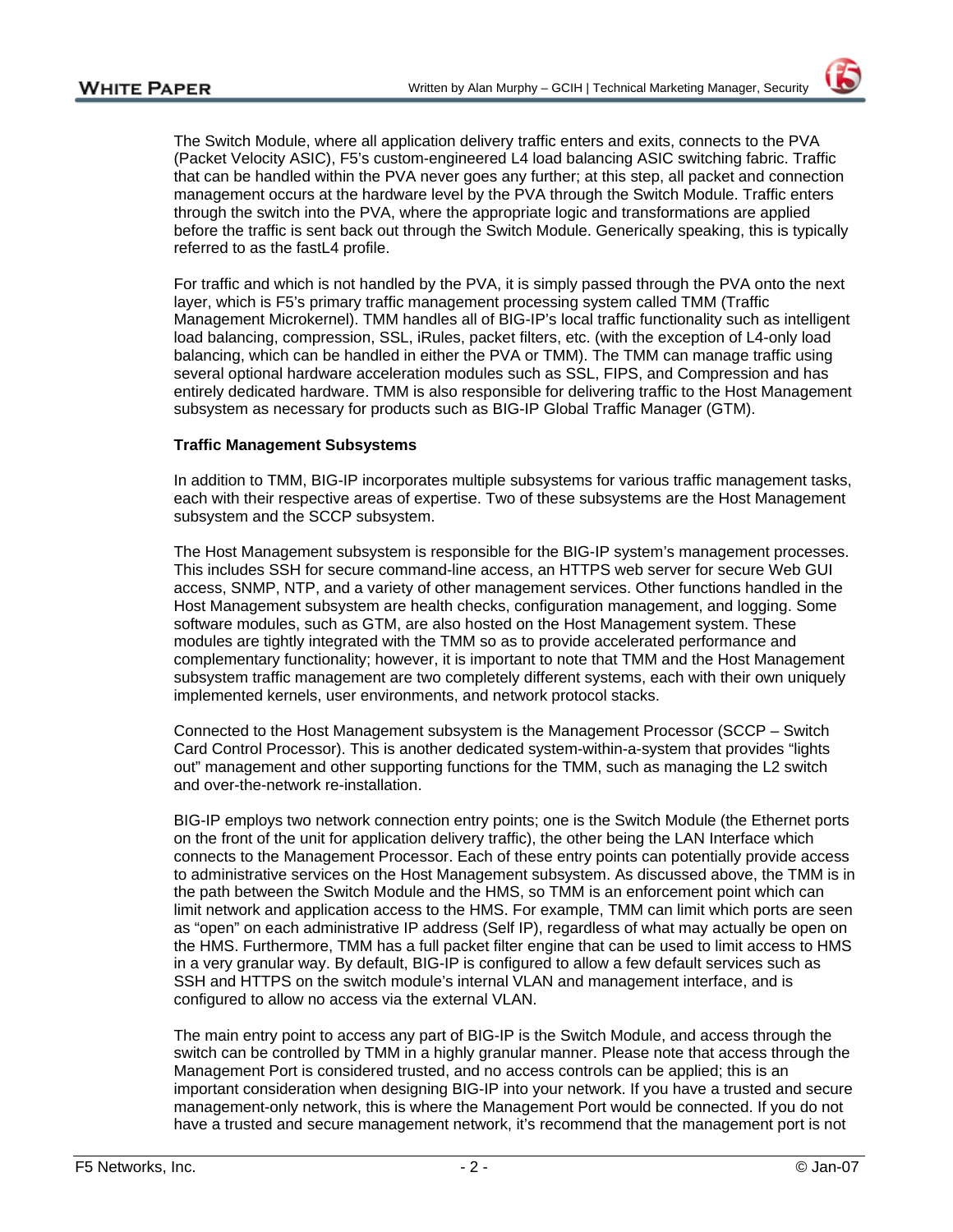used; instead, access is granted only through the switch ports managed by TMM and/or the local serial console.

### **Multiple Protocol Stacks**

Across both the hardware ASIC and the software-managed connections of TMM, TMOS utilizes a "multi-stack" approach: multiple protocol stacks for multiple functions. As described earlier, fastL4 is a specific type of protocol stack implemented by the ASIC for extremely fast hardware acceleration and delivery. Likewise, the fastL4 stack is one type of software protocol stack that can also be managed in software, providing accelerated Layer 4 management via TMM. This multistack architecture allows BIG-IP, via configuration options set by the administrator, to choose the correct stack(s) for a particular purpose, be it using TCP Express and the full proxy for SSL acceleration and compression, using Fast HTTP for optimized HTTP-only delivery, or hardware/software fastL4 for pure TCP and UDP acceleration.

In addition to providing the right tool for the job, this multi-stack architecture also provides multiple layers of security for all packets and connections managed by TMOS. In most network appliances, and even down to networked operating systems, one protocol stack is used for all connections. Not only does this approach limit traffic optimization options, it also exposes all parts of the appliance to a single-point-of-failure attack: exploit one security flaw in the protocol stack, DoS the entire appliance. By BIG-IP leveraging multiple, independent, and unique protocol stacks (with each stack implementing its own security measures in unique ways), a very robust security system is created, with multiple layers relying on and protecting one another. Exploit one flaw in one stack on a BIG-IP, and the chances of that exploit impacting the overall BIG-IP traffic management system are minimal, because that exploit will have to pass through parts of other stacks which may be immune to the attack.

### **Popping The Circular Stack**

When each of these industry-leading technologies are brought together in one appliance under one extremely sophisticated traffic management system, TMOS, the complete security solution reveals itself. A single connection may take advantage of any of the above technologies. Consider the following example:

Smith Co. has two SMTP email servers behind a BIG-IP LTM virtual server (VIP), with both SMTP servers configured in one pool. The administrator's primary concern with the SMTP VIP is optimization and availability of the mail servers, so she applies the fastL4 profile to the VIP because she's looking for fast and redundant access for incoming connections to their mail network. This VIP also applies some very basic source IP identification for inbound SMTP connection requests, and applies SMTP proxy logic to specific connections that originate from unknown sources, such as providing basic sanity checking to ensure the SMTP connection matches RFC requirements. In other words, the VIP matches each new connection against a list of known "good" IP addresses, and if the connection does not originate from one of those addresses, it sanitizes the SMTP connection. As a final security measure, the administrator has applied a set of packet filters that restrict which internal hosts and VLANs are allowed to access the SMTP VIP from the internal network.

This example seems very ordinary. This is a standard SMTP connection system that many F5 customers use today to provide load balancing, basic delivery logic, and transport security to their existing mail delivery network. But under the hood, there are many pieces of the cogs moving together in very specific and unique ways to guarantee the most secure and available delivery network for Smith Co.'s mail network. Even though the administrator has applied the fastL4 profile, she's also instructed the VIP to perform application-specific tasks, which will invoke the TCP Express full proxy profile. As each one of these seemingly simple configurations change from customer to customer, from network to network, and from implementation to implementation, each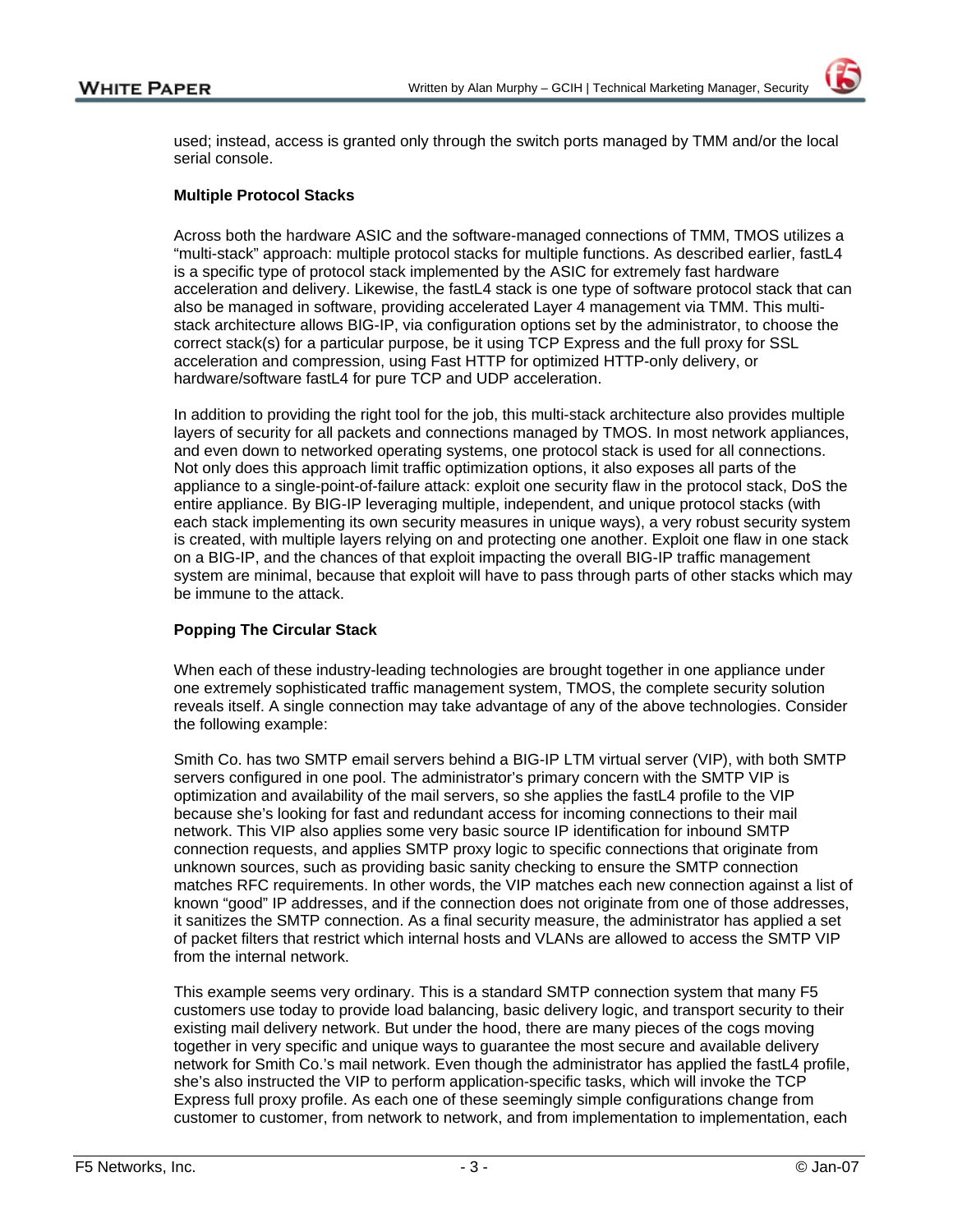one of these cogs will move together in their own unique ways to provide the same high level of securely available delivery.

#### **Policing Ourselves: Security on the Inside**

As anyone in security will tell you, the security of a system is only as strong as its weakest link. As stated above, a gate with holes is a useless gate. From the inside-out, TMOS was designed and built with security in mind. By focusing on secure implementations for both internal and external components, such as user-level access to the LTM and the devices behind it, and packet filters for external connections as well as for subsystem communication, TMOS treats security with the same level of urgency across the entire platform.

#### **Code Scanning and Cleansing**

While there are many pieces to a truly secure system, two of the most important are design and coding. There is near-uniform agreement that a completely secure source code is the holy grail of application and network security. If all applications were secure from the get-go, we probably wouldn't need advanced security devices such as application firewalls. F5, like many software development houses, focuses heavily on writing secure code and has invested heavily in training the internal development staff on how to write it securely. However, in the world of software and network exploits, tiny mistakes can have huge ramifications.

Therefore, to augment secure development initiatives - and to provide an additional layer of security to the TMOS source code - F5 has implemented a sophisticated 3rd party scanning application, one which analyzes nightly source code for a number of critical flaws. At compile time, the code scanning application looks for flaws such as security bugs and defects, "build breaker" bugs, crashing bugs such as memory leaks and corruption, and unpredictable behavior introduced by new code. Beyond critical bug and flaw detection, source code scanning can also find non-fatal flaws such as data integrity issues and performance bottlenecks.

When used as a tool alongside secure design and implementation, secure source code scanning and evaluation can find critical flaws long before they become a catastrophe, and still while the cost to fix those flaws is relatively inexpensive. Secure code development and code evaluation are critical pieces to the TMOS design and development stages which augment each other.

### **After Source Scanning: Black Box Testing**

Beyond source code evaluation, application "black box" testing is also another tool used to secure TMOS prior to general market release. "Black box" testing is a method in which application and platform testing is done mostly in the dark, without any additional knowledge beyond what a standard human attacker would have access to (in contrast to source code scanning). Black box testing and analysis can be inserted anywhere in the software development lifecycle all the way through release. This type of security evaluation adds additional layers of protection by continuing security impact testing beyond what source code scanning can reveal. Cars today have both airbags and seatbelts for that same reason: each provides a different form of protection, both are important, and when used together provide a more secure environment than when used independently.

F5 has implemented both internally developed and external  $3<sup>rd</sup>$  party tools which focus on locating and eradicating very specific flaws and exploits against very specific application platforms and protocols. This, in conjunction with source code scanning, adds to the robust security evaluation TMOS undergoes during every development release.